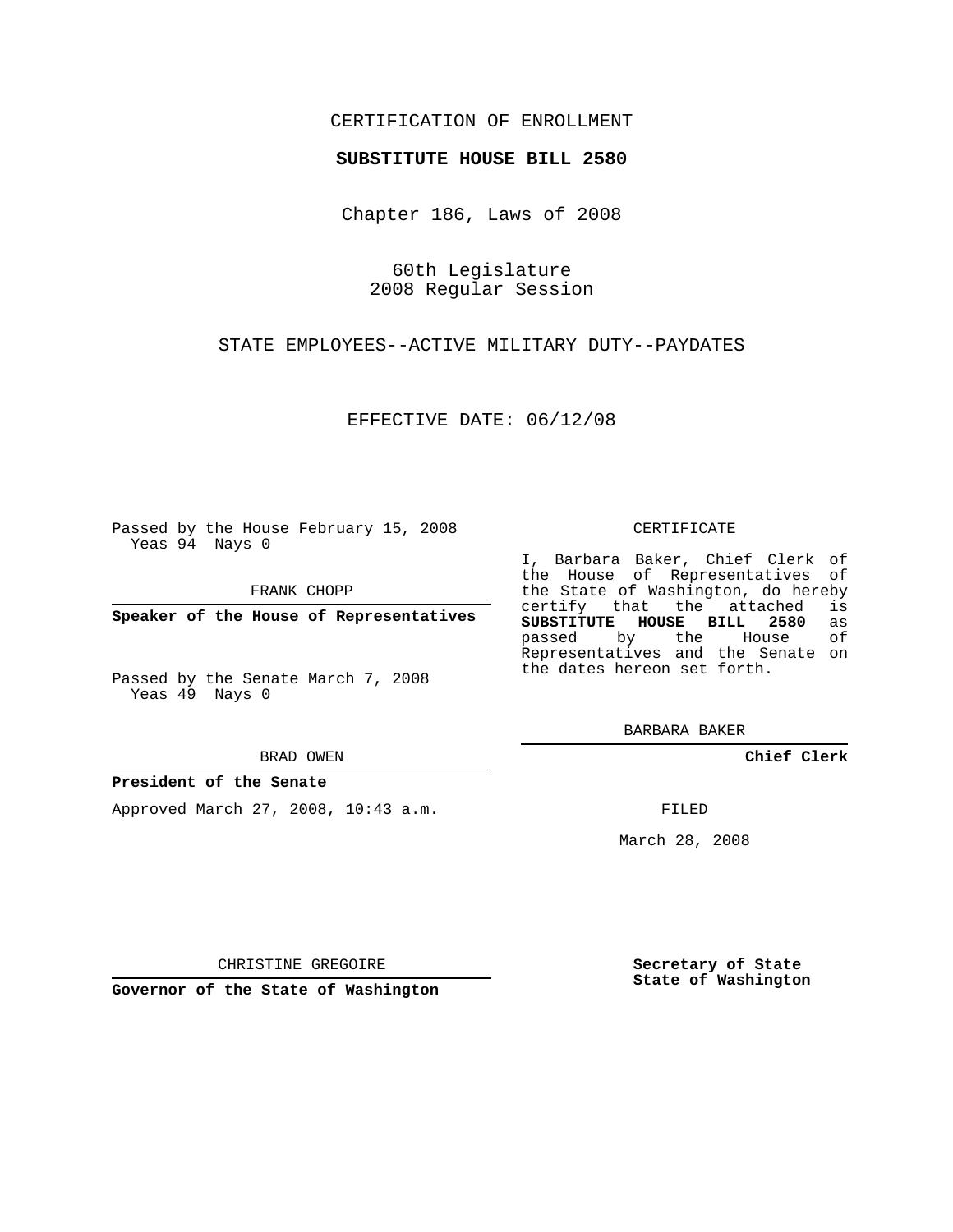# **SUBSTITUTE HOUSE BILL 2580** \_\_\_\_\_\_\_\_\_\_\_\_\_\_\_\_\_\_\_\_\_\_\_\_\_\_\_\_\_\_\_\_\_\_\_\_\_\_\_\_\_\_\_\_\_

\_\_\_\_\_\_\_\_\_\_\_\_\_\_\_\_\_\_\_\_\_\_\_\_\_\_\_\_\_\_\_\_\_\_\_\_\_\_\_\_\_\_\_\_\_

Passed Legislature - 2008 Regular Session

# **State of Washington 60th Legislature 2008 Regular Session**

**By** House Appropriations (originally sponsored by Representatives Hurst, McCoy, VanDeWege, Morrell, Campbell, and Roach)

READ FIRST TIME 02/11/08.

 AN ACT Relating to paydates for employees participating in state active military duty; and amending RCW 42.16.010.

BE IT ENACTED BY THE LEGISLATURE OF THE STATE OF WASHINGTON:

 **Sec. 1.** RCW 42.16.010 and 2004 c 56 s 1 are each amended to read as follows:

 (1) Except as provided otherwise in subsections (2) and (3) of this section, all state officers and employees shall be paid for services rendered from the first day of the month through the fifteenth day of the month and for services rendered from the sixteenth day of the month through the last calendar day of the month. Paydates for these two pay periods shall be established by the director of financial management through the administrative hearing process and the official paydates shall be established six months prior to the beginning of each subsequent calendar year. Under no circumstance shall the paydate be established more than ten days after the pay period in which the wages are earned except when the designated paydate falls on Sunday, in which case the paydate shall not be later than the following Monday. Payment shall be deemed to have been made by the established paydates if: (a) The salary warrant is available at the geographic work location at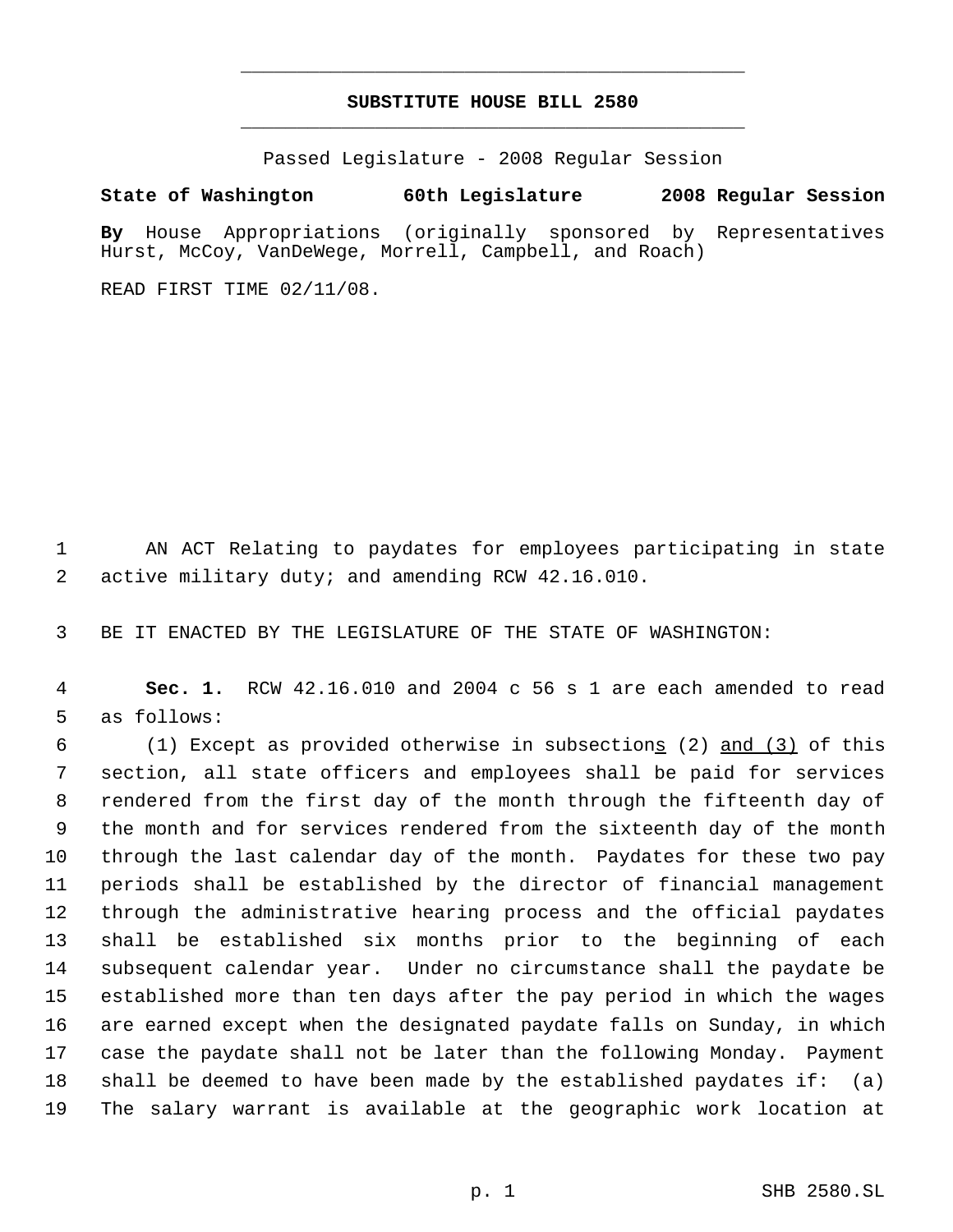which the warrant is normally available to the employee; or (b) the salary has been electronically transferred into the employee's account at the employee's designated financial institution; or (c) the salary warrants are mailed at least two days before the established paydate for those employees engaged in work in remote or varying locations from the geographic location at which the payroll is prepared, provided that the employee has requested payment by mail.

 The office of financial management shall develop the necessary policies and operating procedures to assure that all remuneration for services rendered including basic salary, shift differential, standby pay, overtime, penalty pay, salary due based on contractual agreements, and special pay provisions, as provided for by law, Washington personnel resources board rules, agency policy or rule, or contract, 14 shall be available to the employee on the designated paydate. Overtime, penalty pay, and special pay provisions may be paid by the next following paydate if the postponement of payment is attributable to: The employee's not making a timely or accurate report of the facts which are the basis for the payment, or the employer's lack of reasonable opportunity to verify the claim.

 Compensable benefits payable because of separation from state service shall be paid with the earnings for the final period worked unless the employee separating has not provided the agency with the proper notification of intent to terminate.

 One-half of the employee's basic monthly salary shall be paid in each pay period. Employees paid on an hourly basis or employees who work less than a full pay period shall be paid for actual salary earned.

 (2) Subsection (1) of this section shall not apply in instances where it would conflict with contractual rights or, with the approval of the office of financial management, to short-term, intermittent, noncareer state employees, to student employees of institutions of higher education, to national or state guard members participating in 33 state active duty, and to liquor control agency managers who are paid a percentage of monthly liquor sales.

 (3) When a national or state guard member is called to participate in state active duty, the paydate shall be no more than seven days 37 following completion of duty or the end of the pay period, whichever is 38 first. When the seventh day falls on Sunday, the paydate shall not be